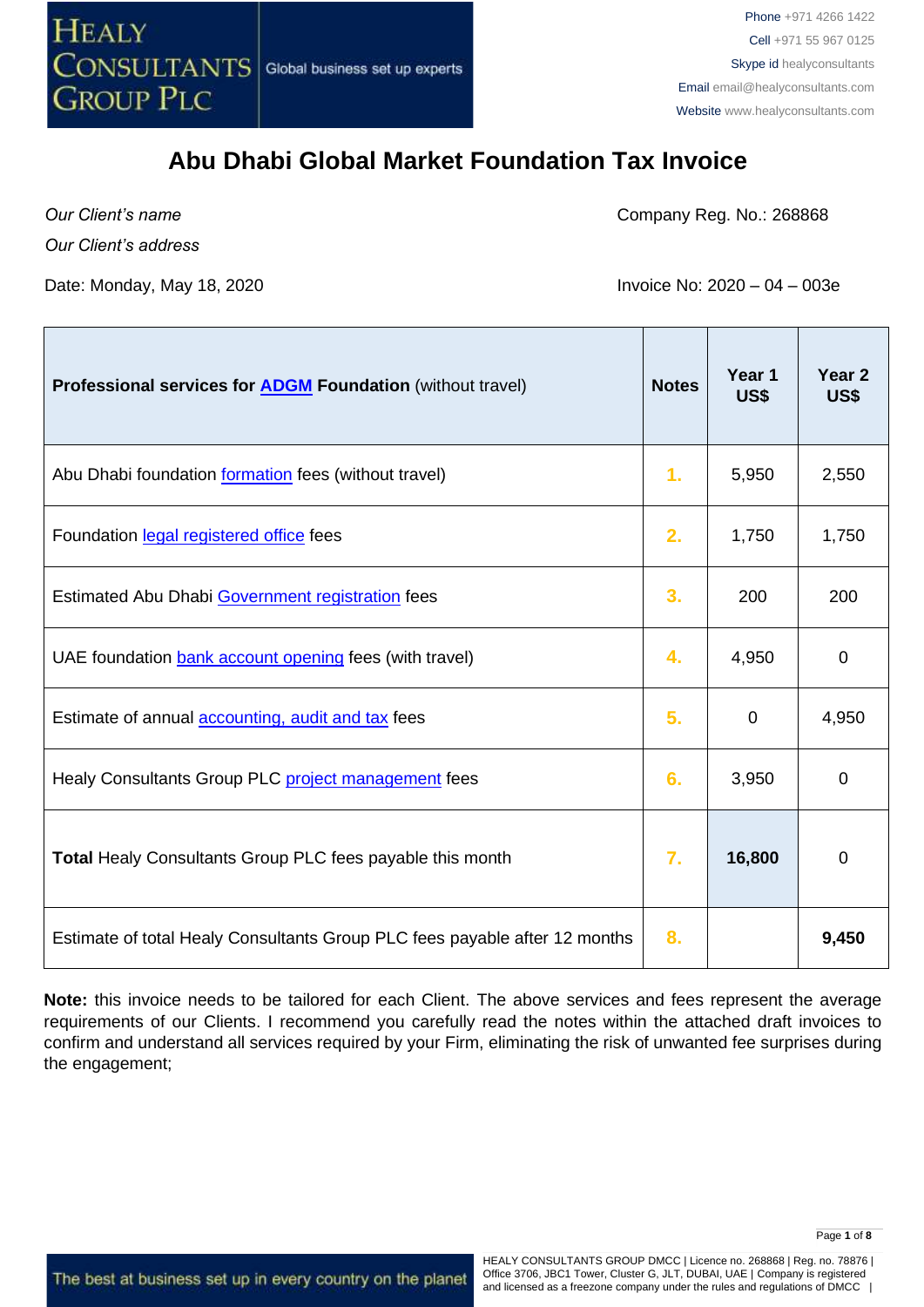

#### *Notes to invoice above*

**1.** Healy Consultants Group PLC fees to efficiently and effectively complete Abu Dhabi Foundation registration within [6 weeks](http://www.healyconsultants.com/abu-dhabi-company-registration/fees-timelines/#timelines) including **i)** reserving the preferred foundation name of our Client with the ADGM Register **ii)** settlement of our accountant and lawyer fees **iii)** preparation of Foundation Charter and By-Laws for submission to the ADGM courts and **iv)** preparing a high quality foundation registration application for submission to [the Abu Dhabi Global Market](https://www.adgm.com/) (ADGM) Registration Authority and **v)** preparation of a high quality ADGM foundation license application and a detailed business plan for the Abu Dhabi Chamber of Commerce an[d](http://www.dubaichamber.com/en/) [Industry](http://www.dubaichamber.com/en/) (DCCI);

All [engagement fees](http://www.healyconsultants.com/company-registration-fees/) (click link) are agreed and paid up front and agree to the fees published on our country web pages. Consequently, there are no hidden fees, surprises or ambushes throughout the engagement. All engagement deadlines are agreed up front in the form of a [detailed project plan,](http://www.healyconsultants.com/index-important-links/example-project-plan/) mapping out [deliverables](http://www.healyconsultants.com/deliverables-to-our-clients/) by week throughout the engagement term;



Every week during the engagement, Healy Consultants Group PLC will email our Client a [detailed status update.](http://www.healyconsultants.com/index-important-links/weekly-engagement-status-email/) Our Client is immediately informed of engagement problems together with solutions. Your dedicated engagement manager is reachable by phone, Skype, live chat and email and will communicate in your preferred language;

- **2.** In accordance with the [ADGM Foundation Regulation 2017,](https://www.adgm.com/documents/setting-up/guidance/foundations-regulations-2017.pdf?la=en&hash=605461867252B21FA2283C104CD8928C) each Abu Dhabi foundation shall as from the date of its registration have a legal registered office in the ADGM, to which all official Government communications and notices may be addressed. To comply with this statutory requirement, Healy Consultants Group PLC's ADGM office will be the registered office address for your private foundation. Thereafter, this address will be used to receive government correspondence including **i)** the annual tax return; **ii)** notice of the annual return and **iii)** notice of Government audits. Most of our Clients wish to place [Healy Consultants Group PLC's office address](http://www.healyconsultants.com/corporate-outsourcing-services/company-secretary-and-legal-registered-office/) on invoices, contracts, websites and business cards;
- **3.** This fee is an estimate of government costs payable during your Firm's engagement. All government fee payments will be supported by original receipts and invoices. Examples of government costs include **i)** reserving a foundation name with [the Register](https://www.adgm.com/) and ii) foundation registration application fees payable to [the Abu Dhabi Global Market](https://www.adgm.com/) (ADGM) Registration Authority; Following engagement completion, Healy Consultants Group PLC will refund our Client any excess of funds received over actual Government costs paid;
- **4.** To secure local multi-currency corporate bank account approvals for our Client's private foundation, Healy Consultants Group PLC strategy is as follows:
	- Healy Consultants Group PLC will prepare a quality business plan for our Client's review and approval then use the same to **i)** secure multiple banks' confirmation they welcome a formal application from our Client's business and **ii)** maximize the probability of successful multi-currency corporate bank account approvals;
	- At the time of foundation incorporation, we recommend to keep [the corporate structure simple](https://www.healyconsultants.com/about-us/complex-client-engagements/simplify-business-setup/) (click link), by appointing our Client as sole member, foreign director and bank signatory of the foundation;
	- Our Client to timely travel to meet multiple local banks, if their Compliance Departments require the same before releasing multiple multi-currency corporate bank accounts numbers;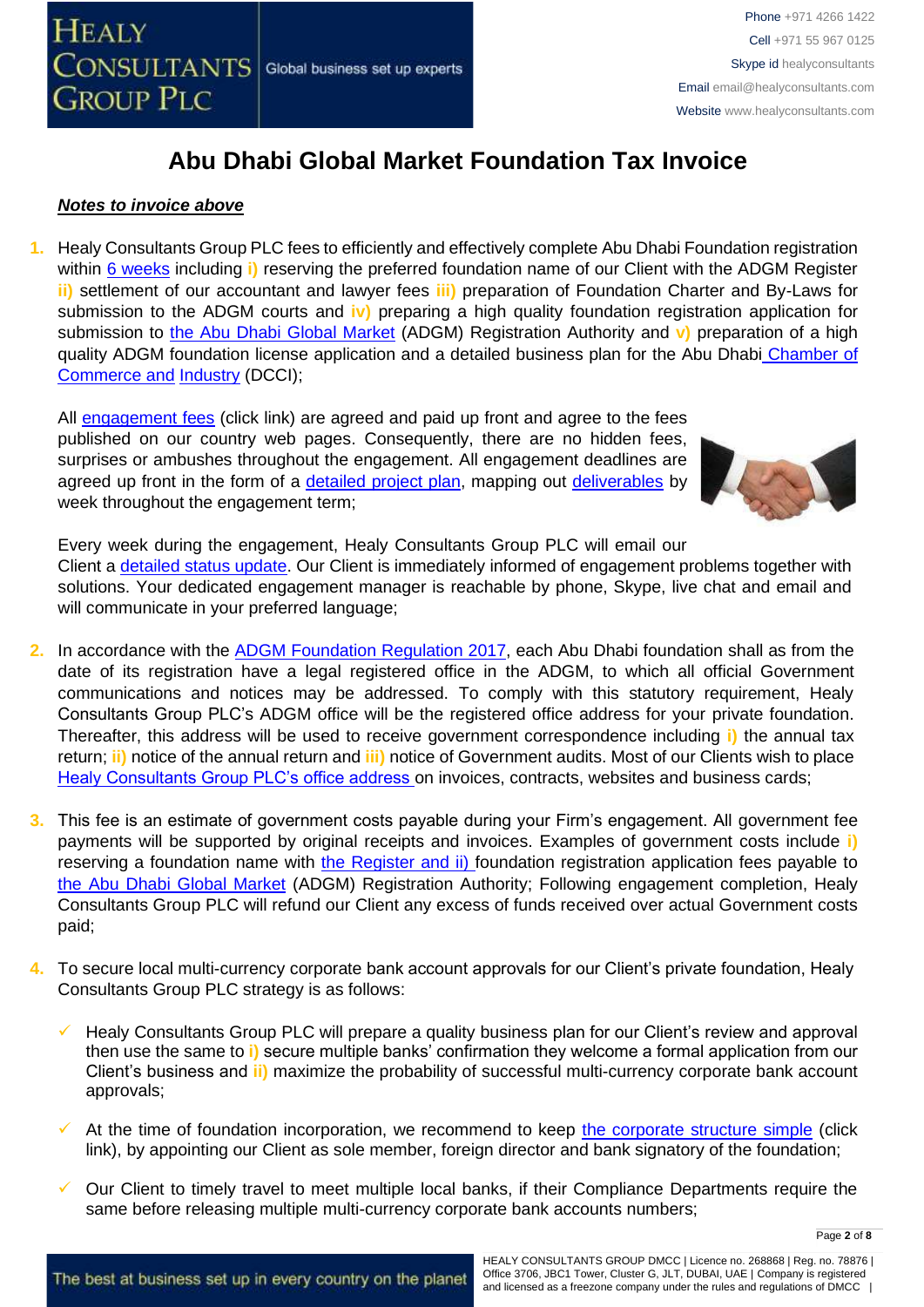

- Before, during and after bank meetings, the bank's In-house Legal and Compliance Department may revert multiple times for additional documentation and information from **i)** Healy Consultants Group PLC **ii)** the UBO and **iii)** our Client's existing businesses;
- If some banks decline to board our Client's foundation, Healy Consultants Group PLC will immediately inform our Client and action backup banking solutions;
- All going well in an average of 3 months following application submission, Healy Consultants Group PLC secures multiple multi-currency corporate bank account numbers for the foundation;
- Thereafter, Healy Consultants Group PLC or the banks will courier mails and e-banking to our Client, whom we will assist to then activate the online facilities of the bank account;
- Affter corporate bank account numbers are secured and if required, Healy Consultants Group PLC to assist our Client to appoint more new members and directors. However, the banks will usually only approve them as bank signatories after a face to face meeting and review and approval of a bank signatory application;

For each bank, our Firm will prepare a quality tailored business plan; to optimize the probability of corporate bank account approval. Each corporate bank account opening fee is [US\\$4,950 \(click link\).](https://www.healyconsultants.com/global-corporate-banking-for-resident-company/) It is a timeconsuming task; Healy Consultants Group PLC will shelter our Client from the administrative challenges. As you can appreciate, it is a difficult task to obtain bank account approval through newly formed companies when shareholders, directors and bank signatories reside overseas;

Because of the nationality of the UBO and depending on the nature and value of the foundation assets and transactions, it is wise to expect that **i)** corporate bank account approvals will take an average of three months from the date of foundation registration and receipt of all KYC documentation and **ii)** some banks will request the bank signatory and directors AND its' UBO to travel for a one hour interview with their bank officer, before bank account opening. Refer to the notes below for more detailed important information about each corporate bank account opening procedures and requirements;

While Healy Consultants Group PLC will be glad to assist our Client to open multiple corporate bank accounts, it is challenging and time consuming to open corporate bank accounts for businesses when their shareholders, directors and bank signatories do not live in the country where the bank account is being applied for. Consequently, it will take us an average of [twelve weeks](http://www.healyconsultants.com/international-banking/bitcoin-business-bank-account/) to open each corporate bank account, counting from receipt of all required KYC documentation. Healy Consultants Group PLC will prepare a business plan for the bank to optimize the probability of corporate bank account approval;

During the corporate bank account opening process, it is common for each bank's in-house Legal and Compliance Department to request additional [due diligence](http://www.healyconsultants.com/due-diligence/) documents from potential customers including but not limited to **i)** regulatory licenses **ii)** proof of business globally and in home country including evidence of contracts, invoices and agreements with local Clients and **iii)** additional KYC information on our Client's business and place of residency, including nature and volume of transactions. We assume our Client will timely provide this information;

Because global interest rates are low, international banks make little profits from current accounts. Consequently, international banks appetite for new multi-currency corporate bank account opening applications is low. Consequently, global banks are more likely to reject new multi-currency corporate bank

Page **3** of **8**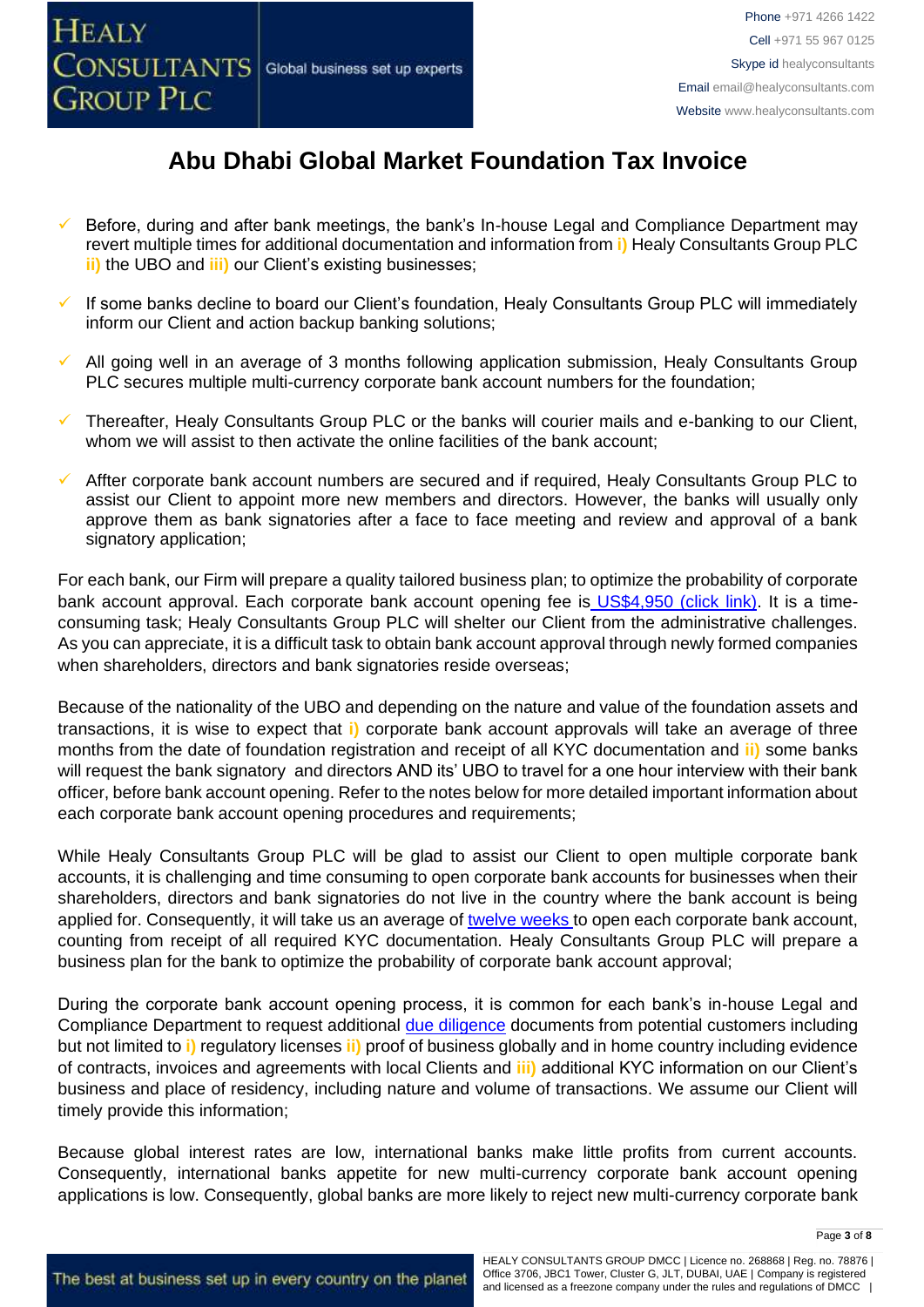account opening applications. Because of the above, customer demand for new corporate bank accounts is very high. Consequently, international banks choose vanilla customers that tick all the boxes of a low risk Client. For example, most banks will only welcome multi-currency corporate bank account opening applications from a company or a foundation registered in the same country, with local staff and office premises;

When dealing with international banks, the front office bank officer (Relationship Manager) is willing to help Healy Consultants Group PLC and our multi-national Clients. The realistic role of this bank officer is to collect information and ensure an accurate and complete multi-currency corporate bank account opening application is submitted to the bank in-house Legal and Compliance Department. Unfortunately, the bank in-house Legal and Compliance Department has ultimate power of approval over new multi-currency corporate bank account applications. This Department is extremely risk adverse and often lacks commercial reality. Furthermore, the in-house Legal and Compliance Department does not speak to customers nor to Healy Consultants Group PLC. All communications must go through the front office bank officer. Consequently, quality Clients do not get a chance to communicate directly with the bank decision makers – a chance to properly explain their business and the risks the bank perceives;

Global banks enjoy ultimate power of approval of corporate bank account applications. Consequently, guaranteed success is outside of Healy Consultants Group PLC control. What is inside our control is the preparation and submission of a high quality bank application that maximizes the likelihood of approval. Global banks [continue to tighten](https://www.healyconsultants.com/international-banking/opening-corporate-bank-accounts/) corporate bank account opening procedures, their internal compliance departments completing more thorough due diligence of Clients. Consequently, our Client should expect the bank account approval period at least 2 months and on average 3 months. Furthermore, the company is owned by a UBO of a nationality that may be viewed by banks as high risk. This may negatively affect the timely completion this engagement;

During the engagement, banks will revert to Healy Consultants Group PLC and our Client to request additional KYC information, including **i)** details of existing business setup; **ii)** reason for opening bank accounts in the specific jurisdiction; **iii)** list of suppliers and Clients in the jurisdiction; i**v)** lease agreement; and **v)** proof of net worth from the shareholders and evidence the same are complying with their local taxation reporting obligations. As always, Healy Consultants Group PLC will liaise with the bank to secure exemption from these requirements;

While Healy Consultants Group PLC will try its best to negotiate with the bank for a travel exemption unfortunately most UAE banks will likely request our Client to travel, for a one-hour interview before the bank account numbers are issued. If the banks also request our nominees to travel more than once, there will be an additional fee of US\$5,950 per trip payable to cover the flight and hotel and other trip disbursements.

All banking charges, certification and translation and other third-party fees incurred during the corporate bank account opening process are to be borne by our Client, never by the nominees. These additional fees are to be payable in advance of any disbursement;

Healy Consultants Group PLC will supply the banks with the proof of addresses and other due diligence supplied by our Client. Hopefully, they will accept the same and do not revert requesting additional documents; From our side we will relentlessly negotiate for banks waivers. Healy Consultants Group PLC expects the bank's risk department to request additional [due diligence](http://www.healyconsultants.com/due-diligence/) from our Client's business and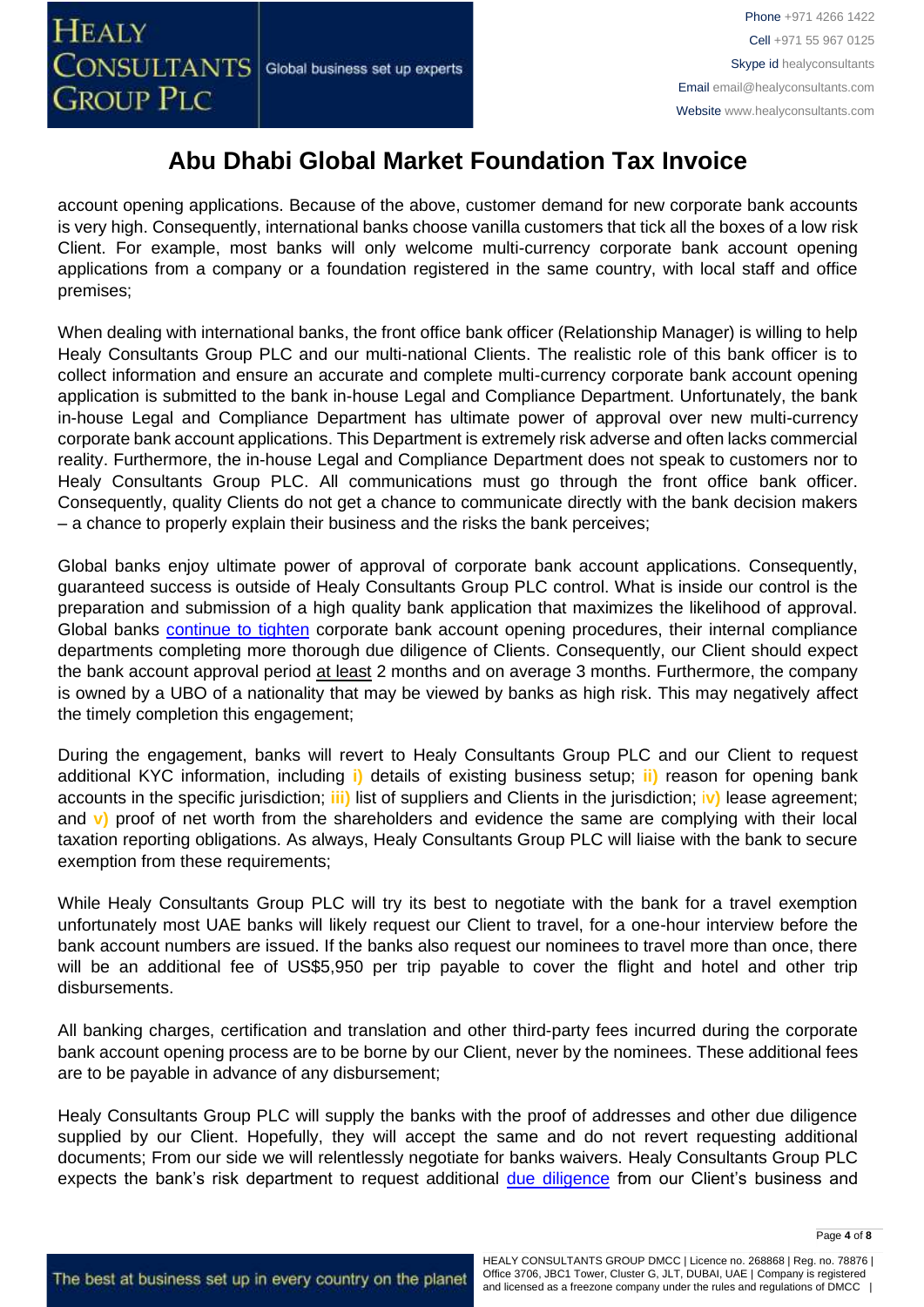including **i)** specific bonds information and other cash and financial investments; **ii)** Real Estate purchase agreements and **iii)** additional KYC information from UBO and his businesses;

- **5.** For an active trading foundation, these annual [accounting, audit and tax](http://www.healyconsultants.com/uae-company-registration/accounting-legal/) fees are an estimate of Healy Consultants Group PLC fees to efficiently and effectively discharge your annual company accounting and tax obligations. Following receipt of a set of draft accounting numbers from your company, Healy Consultants Group PLC will more accurately advise accounting and tax fees. For a dormant company, Healy Consultants Group PLC fees are only US\$950;
- **6.** Healy Consultants Group PLC project management fees relate to time and resources dedicated to:
	- **a)** thoroughly research and plan Abu Dhabi Foundation business set up for our Client;
	- **b)** devising strategies to **i)** minimise the total engagement period; **ii)** complete the engagement without our Client's travel; **iii)** avoid the need for a UAE [national](http://www.healyconsultants.com/corporate-advisory-services/nominee-shareholders-directors/national-shareholder-services/) [shareholder;](http://www.healyconsultants.com/corporate-advisory-services/nominee-shareholders-directors/national-shareholder-services/) and **iv)** avoid the need for a specific regulatory license;
	- **c)** agreeing the optimum corporate structure with our Client;
	- **d)** submitting a high-quality formation registration application to [the Abu Dhabi Global Market](https://www.adgm.com/) (ADGM) Registration Authority;
	- **e)** choosing the optimum regulatory license for our Client business activities (if required);
	- **f)** injecting the paid-up share capital on our Client's behalf (if required);
	- **g)** collating and supervising the legalisation and attestation and translation of Client documents;
	- **h)** weekly detailed engagement [status updates](http://www.healyconsultants.com/index-important-links/weekly-engagement-status-email/) to our Client and weekly Thursday conference calls;
	- **i)** payment of retainer fees to multiple local lawyers and accountants;
	- **j)** ensuring our Client complies with local regulations and legally owns and controls the entity;
	- **k)** ascertain the specific accounting, tax, legal and compliance considerations;
	- **l)** finding solutions to [challenges that occur](http://www.healyconsultants.com/engagement-project-management/) throughout the engagement;
	- **m)** determining the local and international tax obligations of the new entity, including corporate income tax, payroll taxes, withholding tax and sales taxes;
- **7.** All fees quoted in this invoice correspond to fees quoted [on Healy Consultants Group PLC's](http://www.healyconsultants.com/company-registration-fees/) website. Please review this invoice carefully to identify errors. During the rush of the business day, it is possible that Healy Consultants Group PLC inadvertently made fee calculation errors, typing errors or omitted services or omitted historic fee payments from Clients. In the unfortunate event you identify invoice errors, please revert to me directly re the same. I apologize in advance if I or my staff made invoice errors; In accordance with the [UAE VAT law,](https://www.tax.gov.ae/legislation.aspx) Healy Consultants Group DMCC will impose 5% VAT on all invoices issued to UAE based clients, where applicable, with effect from 1 January 2018;
- **8.** Assuming our Clients re-engage Healy Consultants Group PLC in year 2, this fee is an estimate of the fees payable next year, 12 months after the date of company registration;
- **9.** The fees quoted in this invoice are a prediction of the fees required to efficiently and effectively complete this engagement in a timely manner. If during the engagement Healy Consultants Group PLC realizes that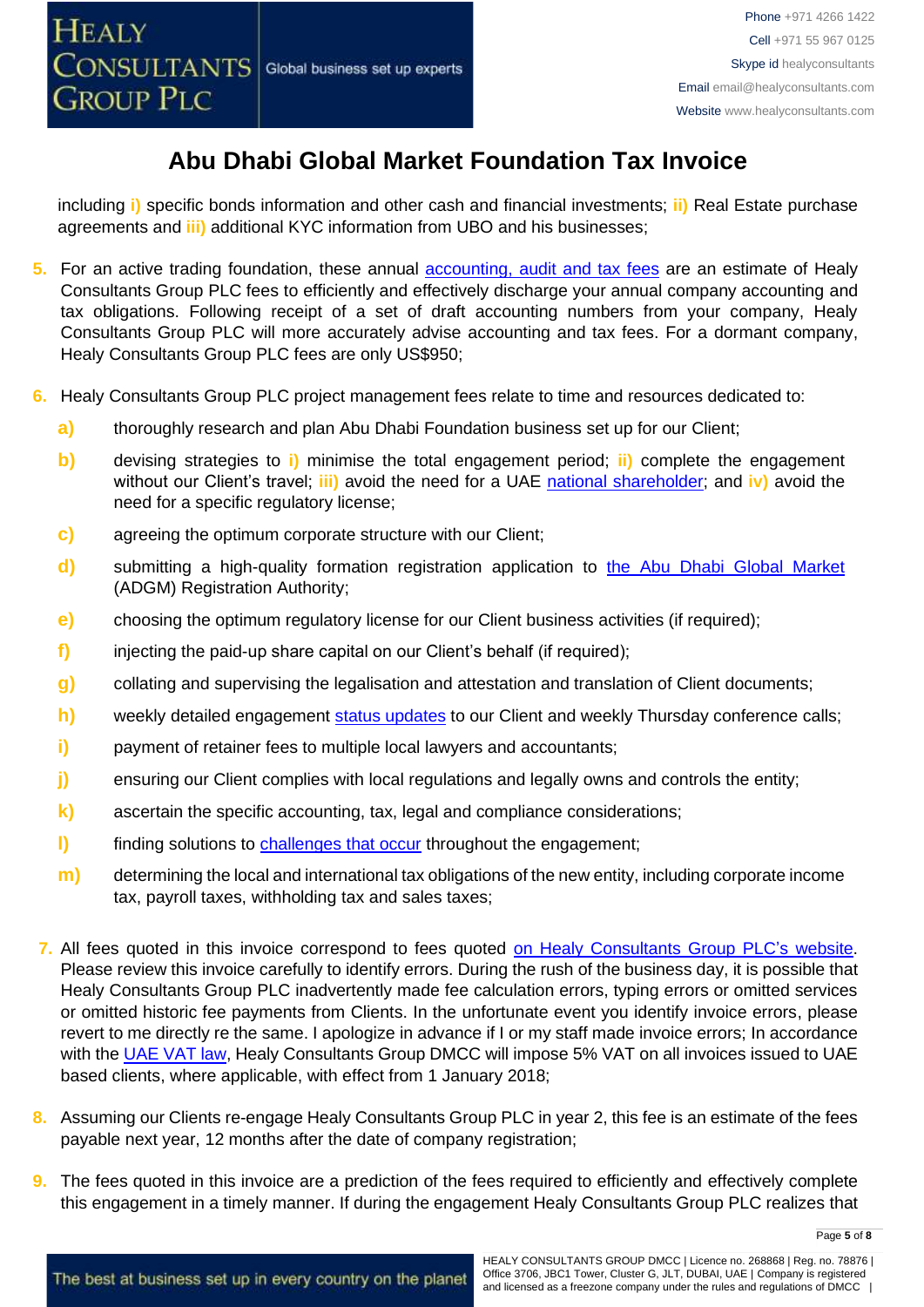the project is more complex than anticipated, requiring a large additional investment of time, my Firm will revert to request additional fees;

- **10.** In accordance with the [ADGM Foundation Regulation 2017,](https://www.adgm.com/documents/setting-up/guidance/foundations-regulations-2017.pdf?la=en&hash=605461867252B21FA2283C104CD8928C) the Foundation Charter only requires to have initial assets with a value of US\$100 or its equivalent in any other currency, and it doesn't need to be paid up;
- **11.** ADGM Foundations uses Common Law and are commonly used for wealth management planning and preservation and asset protection. ADGM Foundations cannot carry out commercial activities, other than those necessary, ancillary or incidental to its purposes;
- **12.** The AGDM has public records of **i)** name and address of Foundation and **ii)** name and address of Founder; **iii)** Foundation Charter and Registered Agent. The following information remains confidential **i)** name and address of each Councilor and Guardian **ii)** name and address of any Beneficiaries; **iii)** name and address of each beneficial owner of each founder which is a legal person;
- **13.** If our Client and Healy Consultants Group PLC properly plan this engagement, our Clients will *not* have to travel during this engagement. Healy Consultants Group PLC will efficiently complete company registration and corporate bank account opening in a timely manner without our Client's presence. Instead, our Client will need to **i)** sign and get documents legalized in the embassy in their country of origin; and **ii)** courier the originals to Healy Consultants Group PLC's office;



- **14.** In accordance with the ADGM Foundation Regulation 2017, each Abu Dhabi foundation must appoint **i)** a Guardian, who oversees the operations and **ii)** at least 2 Council members. None of these need to be a resident in the UAE but at least one of the Council members should have entered the UAE within the past 5 years (the UAE stamp in the passport will be needed). If required, Healy Consultants Group PLC will supply a professional, passive resident nominee Council member for an annual fee of US\$6,950. Our passive professional nominee council member will not **i)** be involved in the daily management of the foundation nor **ii)** sign contracts nor **iii)** be appointed as bank signatory. Alternatively, Healy Consultants Group PLC will assist our Client to secure a travel visa to the UAE for an additional fee;
- 15. If required, Healy Consultants Group PLC will be pleased to assist your firm to secure employee visa [ap](http://www.healyconsultants.com/dubai-company-registration/employment-visas/)provals. Our fee is US\$4,950 for the first employee and US\$3,950 per employee thereafter. Each employee visa includes **i)** a Government deposit of US\$800 (AED3,000), payable to the Government and refundable upon de-registration of the entity; **ii)** a medical fitness test of US\$235; and **iii)** emirates ID application and card issuance of US\$165. Before submitting a visa application, applicants must ensure their passport has at least 2 blank pages and a validity of at least 6 months. If a visa application is commenced with the applicant in UAE, the applicant must remain within the country during the process;

If required, Healy Consultants Group PLC will also apply for dependent visas. Our fees will be US\$2,950 for each dependent visa. Dependent visas can only be applied after the principal sponsor has obtained **i)** an Emirates ID card; **ii)** a signed lease agreement for a residential property large enough to accommodate all dependents; and **iii)** the Ejari registration for this residential property;

Our visa fees include **i)** preparation of a quality visa application; and **ii)** submitting to the correct Government immigration officers. The Government enjoys ultimate power of approval of visa applications. Consequently, guaranteed success is outside of Healy Consultants Group PLC's control. What is inside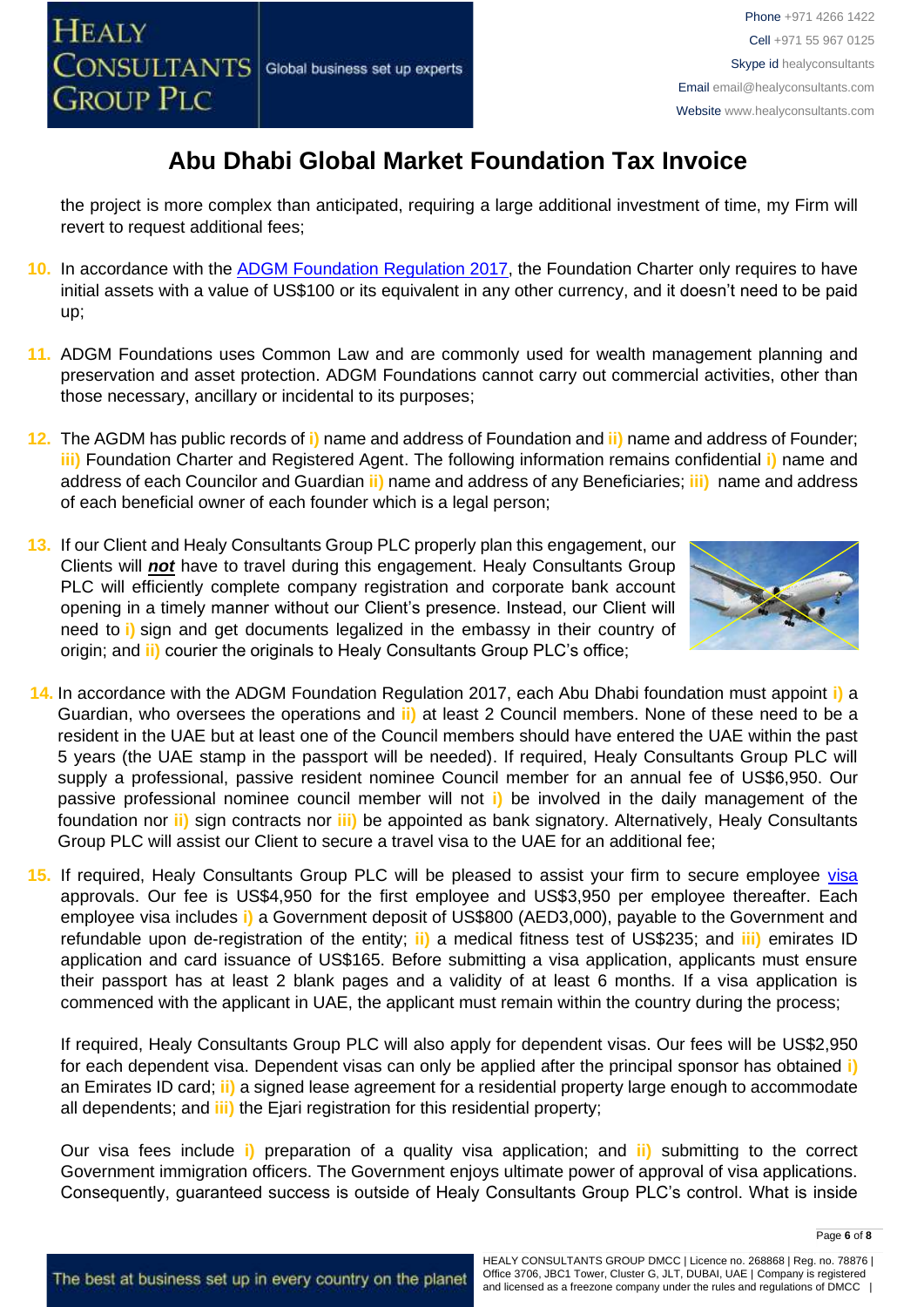our control is the preparation and submission of a high-quality immigration visa application that maximizes the likelihood of visa approval;

- **16.** In accordance with the [UAE VAT law,](https://www.tax.gov.ae/legislation.aspx) a business must register for VAT if its taxable supplies and imports is anticipated to exceed AED375,000 (US\$102,000) in the next 30 days. Our VAT registration fees are US\$750;
- **17.** Monthly, quarterly and mid-year Government tax obligations include monthly bookkeeping and quarterly VAT reporting. If you need our help, Healy Consultants Group PLC can complete monthly Government reporting for a monthly fee of US\$860. Healy Consultants Group PLC monthly support will include **i)** receive in Dropbox the monthly invoices from our client; **ii)** label monthly bank statement transactions; and **iii)** submission of monthly employee payroll reporting;
- 18. Engage Healy Consultants Group PLC to **project manage** business set up in every country on the planet. We are the best in the [world](http://www.healyconsultants.com/best-in-the-world/) at what we do, timely completing the  $A$  to  $Z$  of every country engagement;
- **19.** Some of our Clients engage Healy Consultants Group PLC to [recruit \(click link\)](http://www.healyconsultants.com/corporate-outsourcing-services/how-we-help-our-clients-recruit-quality-employees/) local employees. We have a lot of experience in this area and we are quite skilled at securing quality candidates for our Clients;
- **20.** During the engagement, shareholders and directors documents may need to be translated into the local language and attested in the Client's country of origin and in UAE before the Government and Bank approves company registration and corporate bank account opening respectively. Consequently, our Client should budget for possible additional translation and embassy atestation fees in their country of origin as well as in UAE. Either our Client or Healy Consultants Group PLC can complete this administrative task;

As always, Healy Consultants Group PLC will negotiate with all third parties to eliminate or reduce additional engagement costs. For transparency purposes, all third-party fee payments will be supported by original receipts and invoices. Examples of possible third-party payments include **i)** embassy fees; **ii)** notary public costs; **iii)** official translator fees;

- **21.** If our Client requires non-resident nominee shareholder and director [services \(click link\),](http://www.healyconsultants.com/corporate-outsourcing-services/nominee-shareholders-directors/) Healy Consultants Group PLC will be pleased to assist. Our fee for professional, passive nominee non-resident corporate shareholder amounts to US\$2,100 per annum. Our fee to be both non-resident nominee director and shareholder amounts to US\$6,600 per annum. Being the sole shareholders and sole director of a Client's company exposes Healy Consultants Group PLC to reputation, litigation and financial risk;
- **22.** Depending on our Client's business and nationality, the Abu Dhabi Government may require a special regulatory license to carry on your business in the country. Healy Consultants Group PLC will assist our Client secure license approval; there may be additional engagement fees. However, the Government enjoys ultimate power of approval of company registrations and business licenses;
- **23.** Some of our Clients require an [immediate Abu Dhabi solution.](http://www.healyconsultants.com/turnkey-solutions/) With this strategy, within a day Healy Consultants Group PLC can supply our Client **i)** an existing dormant Abu Dhabi company number; **ii)** an already approved Abu Dhabi corporate bank account number; and **iii)** a business address. Turnkey solutions are attractive to those entrepreneurs who wish to immediately close a country deal, sign a contract or invoice a customer;



The best at business set up in every country on the planet

HEALY CONSULTANTS GROUP DMCC | Licence no. 268868 | Reg. no. 78876 | Office 3706, JBC1 Tower, Cluster G, JLT, DUBAI, UAE | Company is registered and licensed as a freezone company under the rules and regulations of DMCC |